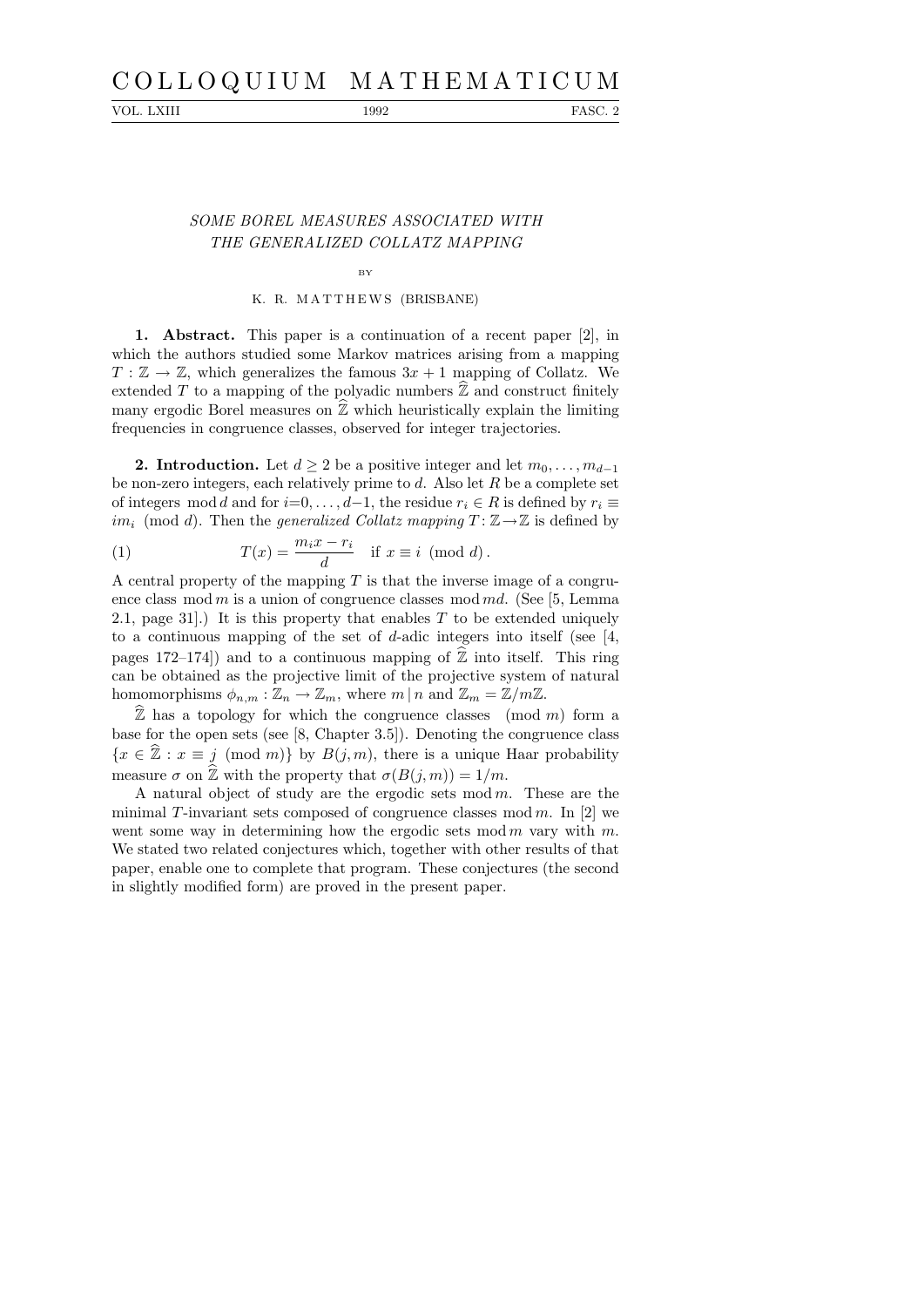| 192 |  | K. R. MATTHEWS |
|-----|--|----------------|
|-----|--|----------------|

We are also interested in the set  $\mathcal{M}_T(\widehat{\mathbb{Z}})$  of T-invariant probability measures on the Borel  $\sigma$ -algebra of  $\hat{\mathbb{Z}}$ . In particular, we are interested in the set  $\mathcal{M}'_T(\widehat{\mathbb{Z}})$  of those  $\mu \in \mathcal{M}_T(\widehat{\mathbb{Z}})$  which satisfy  $\mu(B(j, md)) = (1/d)\mu(B(j, m)).$ 

In studying  $\mathcal{M}'_T(\widehat{\mathbb{Z}})$ , we are led naturally to a Markov matrix  $Q(m)$ , as follows: We have

$$
\mu(B(i,m)) = \mu(T^{-1}(B(i,m))) = \mu(T^{-1}(B(i,m)) \cap \hat{\mathbb{Z}})
$$

$$
= \mu(T^{-1}\left(B(i,m)) \cap \bigcup_{j=0}^{d-1} B(j,m)\right)
$$

$$
= \sum_{j=0}^{d-1} \mu(T^{-1}(B(i,m)) \cap B(j,m)).
$$

Now  $T^{-1}(B(i,m)) \cap B(j,m)$  is a disjoint union of  $p_{ij}(m)$  congruence classes mod md, all of which have  $\mu$ -measure equal to  $(1/d)\mu(B(j,m))$ . So

$$
\mu(B(i,m)) = \sum_{j=0}^{d-1} p_{ij}(m) \frac{1}{d} \mu(B(j,m)) = \sum_{j=0}^{d-1} q_{ij}(m) \mu(B(j,m)),
$$

where  $Q(m) = [q_{ij}(m)] = [p_{ij}(m)/d]$  is the Markov matrix introduced in [5]. Hence the column vector  $X = (\mu(B(0,m)), \ldots, \mu(B(d-1,m)))^t$  is an eigenvector of  $Q(m)$  corresponding to the eigenvalue 1.

Let us relabel the rows and columns of  $Q(m)$  so that the transient classes are first, followed by classes of the respective ergodic sets  $S_1^{(m)}$  $S_{r(m)}^{(m)}, \ldots, S_{r(m)}^{(m)}.$ Then  $Q(m)$  takes on a simpler form as in [2, (1.9)]. For the  $S_i^{(m)}$  $j^{(m)}$  are in 1-1 correspondence with the irreducible closed sets of  $Q(m)$ . (See [5, Lemma 3.1].) Also  $X = \sum_{k=1}^{r(m)} \lambda_k X_k$ , where  $\lambda_k \geq 0$  for all  $k, \sum_{k=1}^{r(m)} \lambda_k = 1$ and

$$
X_1 = \begin{bmatrix} 0 \\ Y_1 \\ 0 \\ 0 \\ \vdots \end{bmatrix}, \quad X_2 = \begin{bmatrix} 0 \\ 0 \\ Y_2 \\ 0 \\ \vdots \end{bmatrix}, \dots
$$

Here  $Y_k$  is the stationary vector corresponding to  $M_m(S_k^{(m)})$  $\binom{n(n)}{k}$ , the Markov submatrix of  $Q(m)$  corresponding to  $S_k^{(m)}$  $\binom{m}{k}$ . (See [2, (1.9)] and [7, Theorem 3.3.30].) Hence  $\mu(B(j,m)) = 0$  if  $B(j,m)$  is a transient class mod m. Now each  $S_k^{(m)}$  $\binom{m}{k}$  satisfies  $T^{-1}(S_k^{(m)})$  $s_k^{(m)}) \supseteq s_k^{(m)}$  $\binom{m}{k}$ . Hence if we also assume that  $\mu$  is an ergodic measure and use the ergodicity criterion [9, Theorem 1.4, page 17]

(2) 
$$
\lim_{N \to \infty} \frac{1}{N} \sum_{K=0}^{N} \mu(A \cap T^{-K}(B)) = \mu(A)\mu(B)
$$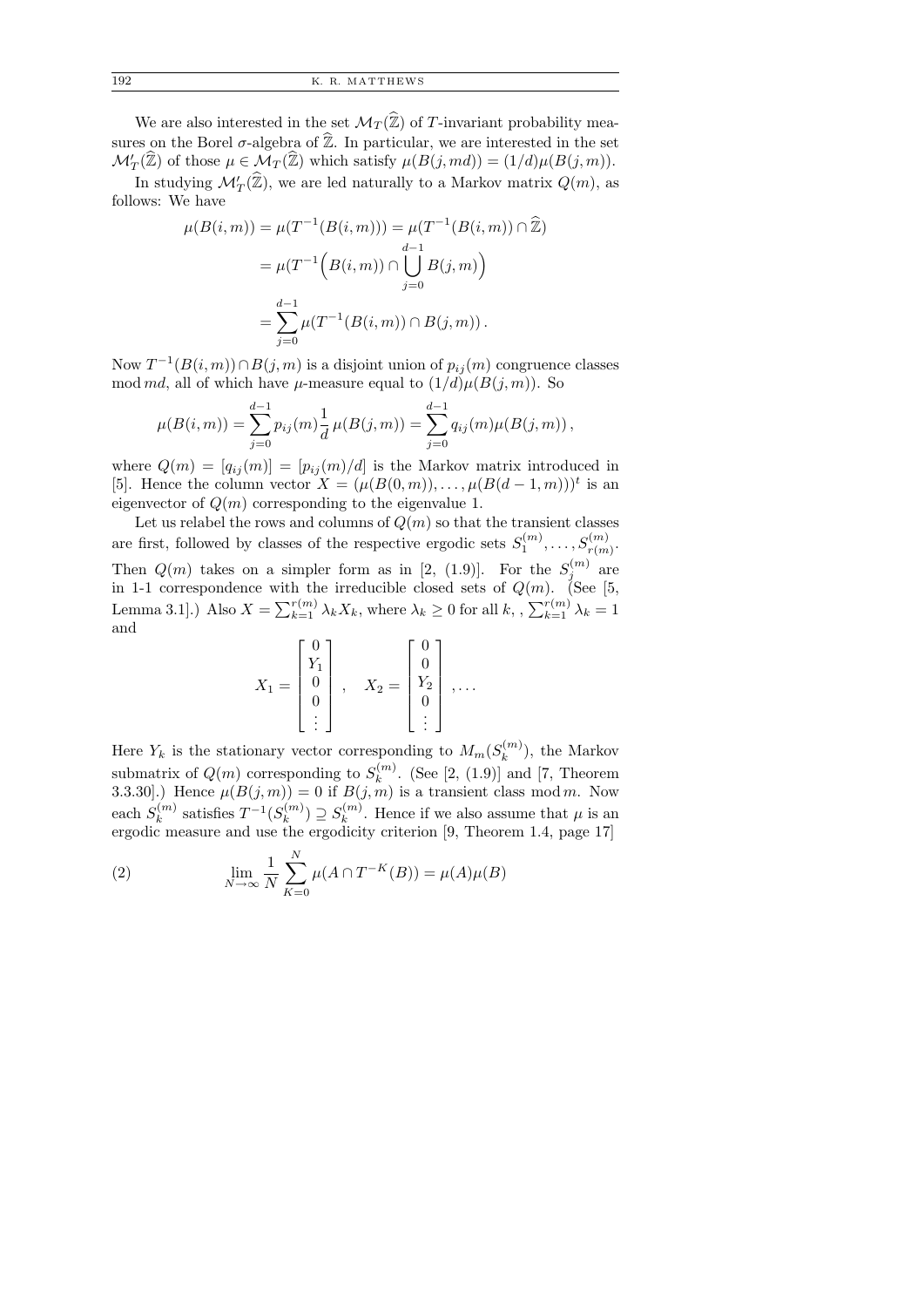with  $A = B = S_k^{(m)}$  $\mu_k^{(m)}$ , we deduce that  $\mu(S_k^{(m)})$  $\binom{m}{k}$  = 0 or 1. So precisely one  $S_k^{(m)}$  $\lambda_k^{(m)}$  has  $\mu$ -measure equal to 1. Hence  $\lambda_k = 1$  and  $\lambda_j = 0$  if  $j \neq k$ . Hence  $\mu(B(j,m)) = 0$  if  $B(j,m) \cap S_k^{(m)} = \emptyset$ , while if  $B(j,m) \subseteq S_k^{(m)}$  $\binom{m}{k}$ , then  $\mu(B(j,m))$  is the  $B(j,m)$ <sup>th</sup> component of  $Y_k$  and hence  $\mu(B(j,m)) > 0$ .

From the theory of Markov matrices, we know that the components of  $Y_k$  are given by the following limit, where  $B(l, m)$  is any congruence class contained in  $S_k^{(m)}$  $\frac{k^{(m)}}{k}$ :

(3) 
$$
\mu(B(j,m)) = \left(\lim_{N \to \infty} \frac{1}{N} \sum_{K \leq N} \frac{1}{N} [q_{ij}(m)]^K\right)_{jl}
$$

$$
= \lim_{N \to \infty} \frac{1}{N} \sum_{K \leq N} \frac{\operatorname{card}_{md^K}(T^{-K}(B(j,m)) \cap B(l,m))}{d^K}.
$$

(We recall that  $card_n(S)$  denotes the number of congruence classes mod n contained in S.) This can be written more symmetrically by summing over all  $B(l,m) \subseteq S_k^{(m)}$  $\frac{m}{k}$ :

(4) 
$$
\mu(B(j,m)) = \lim_{N \to \infty} \frac{1}{N} \sum_{K \leq N} \frac{\text{card}_{md^K}(T^{-K}(B(j,m)) \cap S_k^{(m)})}{\text{card}_{md^K}(S_k^{(m)})}
$$

$$
= \lim_{N \to \infty} \frac{1}{N} \sum_{K \leq N} \frac{\sigma(T^{-K}(B(j,m)) \cap S_k^{(m)})}{\sigma(S_k^{(m)})}.
$$

The assumption that  $\mu$  is an ergodic measure yields a relation between ergodic sets  $S_k^{(m)}$  mod m and  $S_{k'}^{(n)}$  mod n, when m | n and  $\mu(S_k^{(m)})$  $\mu_k^{(m)}$ ) =  $\mu(S_{k'}^{(n)})$  $= 1$ , namely

$$
S_{k'}^{(n)} = B(j_1, n) \cup \ldots \cup B(j_s, n) \Rightarrow S_k^{(m)} = B(j_1, m) \cup \ldots \cup B(j_s, m).
$$

For  $S_k^{(m)}$  $\binom{m}{k}$  and  $S_{k'}^{(n)}$  are characterized as consisting of those congruence classes  $mod m$ , *n* respectively, whose  $\mu$ -measures are positive.

In Section 4 we reverse this analysis and show that the ergodic sets can be linked together to form finitely many projective systems, each system giving rise to an ergodic measure on  $\mathbb Z$  satisfying (4).

We also show that apart from a set of zero  $\sigma$ -measure, all trajectories starting from a transient class  $mod m$  eventually enter the same ergodic set mod m. Also the ergodic theorem tells us that if  $S$  is an ergodic set mod m with corresponding measure  $\mu$ , then almost all (in the  $\mu$ -measure sense) trajectories in  $\widehat{\mathbb{Z}}$  will enter a given congruence class  $B(j, m) \subseteq S$  with limiting frequency given by  $\mu(B(j,m))$ .

Our interest in ergodic sets and measures arose from computer investigations of divergent integral trajectories, where it appears that such trajectories always have the ergodic properties mentioned above.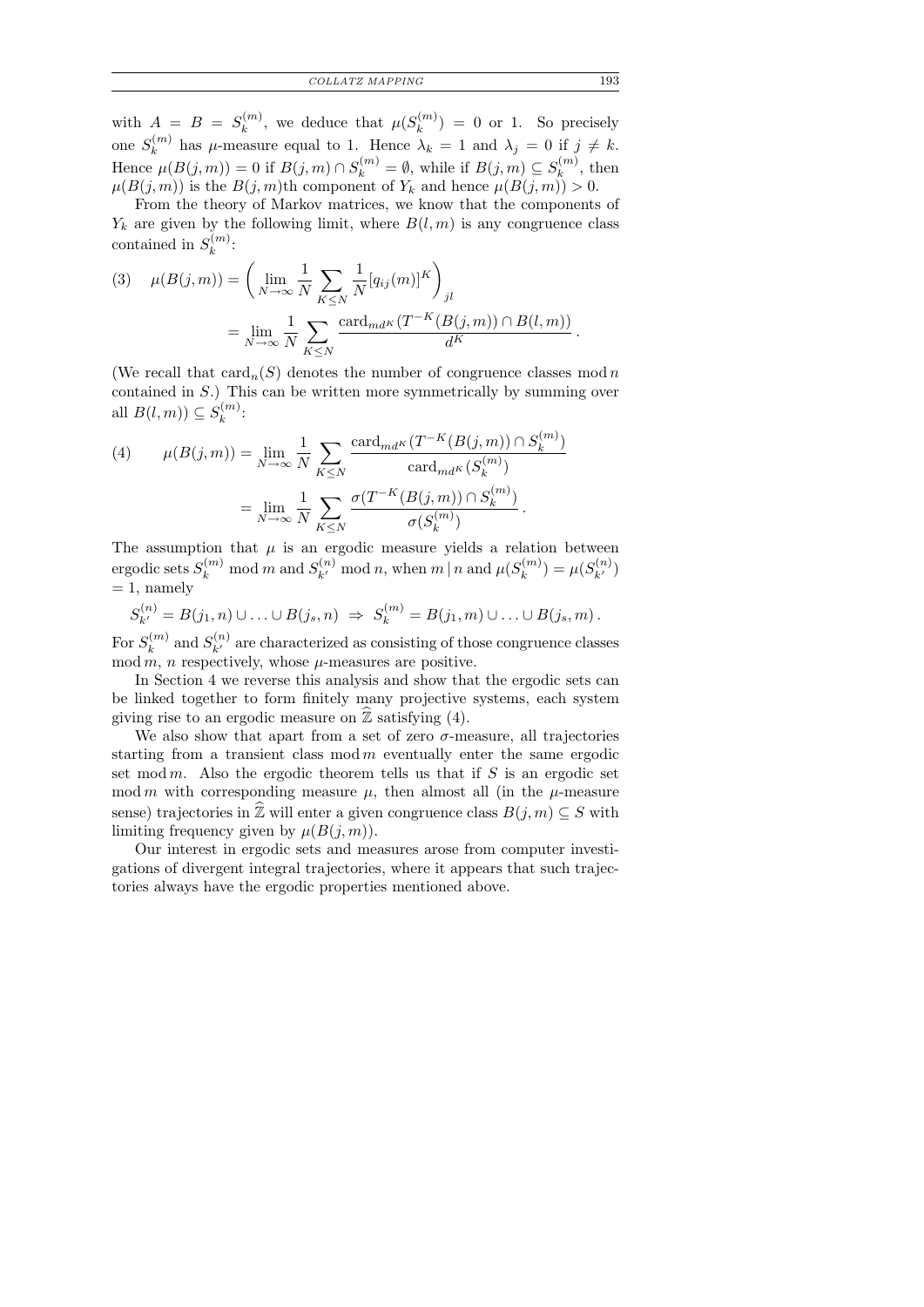3. Determination of the ergodic sets. Let  $\mathcal{N}_1$  be the set of positive integers composed of primes which divide at least one  $m_i$ , and let  $\mathcal{N}_2$  be the set of positive integers which are relatively prime to each  $m_i$ .

Also, in the notation of [2, Theorem], for  $0 \leq i < j \leq d-1$  let

$$
\Delta_{i,j} = r_j(d - m_i) - r_i(d - m_j)
$$

and  $\Delta = \gcd_{0 \leq i < j \leq d-1} \Delta_{i,j}$ . Moreover, let  $S_1^{(m)}$  $s_1^{(m)},\ldots,s_{r(m)}^{(m)}$  be the ergodic sets mod m. Then we know from the main theorem of  $[2]$  that

(i) If  $m \in \mathcal{N}_2$  and  $gcd(m, \Delta) = 1$ , then  $r(m) = 1$  and  $S_1(m) = \mathbb{Z}$ ; while if  $gcd(m, \Delta) = \delta > 1$ , then  $r(m) = r(\delta)$  and the ergodic sets mod m are the ergodic sets mod  $\delta$ .

(ii) If  $m \in \mathcal{N}_1$ , then  $r(m) = 1$ .

We remark that an ergodic set mod  $m$  can split into several ergodic sets mod n, if  $m | n | \Delta$ . For example, the mapping  $T(x) = x/2 + 12$  if x is even,  $T(x) = (3x+1)/2$  if x is odd, has the property that  $\Delta = 25$ ; and using least non-negative representatives mod m to denote congruence classes mod m, we find 4 is an ergodic set mod 5 and splits into two ergodic sets mod 25, namely 24 and 4, 9, 14, 19.

THEOREM 3.1. The following are all the ergodic sets:

- $(a)$   $\mathbb{Z}$ ;
- (b)  $S_1^{(m)}$  $S_{T(m)}^{(m)}, \ldots, S_{T(m)}^{(m)}$ , where  $m | \Delta, m \in \mathcal{N}_2$ ;
- (c)  $S_1^{(m)}$  $\mathcal{N}_1^{(m)}$ , where  $m \in \mathcal{N}_1$ ;
- (d) any intersection of a set of type (b) and one of type (c).

PROBLEM 3.1. There may be infinitely many ergodic sets of type (c) and it would be of interest to classify such mappings T. Consider for example, the mapping  $T(x) = 3x/2$  if x is even,  $T(x) = (3x+1)/2$  if x is odd. Here  $\mathcal{N}_1$ consists of the powers of 3. There are infinitely many ergodic sets, namely the sets  $T^n(\widehat{\mathbb{Z}})$ , each being composed of  $2^n$  congruence classes mod  $3^n$  and  $\sigma(T^n(\widehat{\mathbb{Z}})) = (2/3)^n$ . (See [2, Example 1.3].)

Similarly, for the mapping  $T(x) = 4x/3$  if  $3 | x, T(x) = (4x - 1)/3$  if 3 |  $(x - 1)$  and  $T(x) = (2x - 1)/3$  if 3 |  $(x - 2)$ . Here  $\mathcal{N}_1$  consists of the powers of 2. Again the sets  $T^n(\widehat{\mathbb{Z}})$  are the ergodic sets, but here

$$
T^n(\widehat{\mathbb{Z}}) = \widehat{\mathbb{Z}} \setminus \bigcup_{i=1}^n B(2^{2i-1}, 4^i)
$$

and  $\sigma(T^n(\hat{\mathbb{Z}})) = (2 + 2^{-2n})/3$ .

These and other examples suggest that there are infinitely many ergodic sets if and only if  $T(\mathbb{Z}) \neq \mathbb{Z}$ .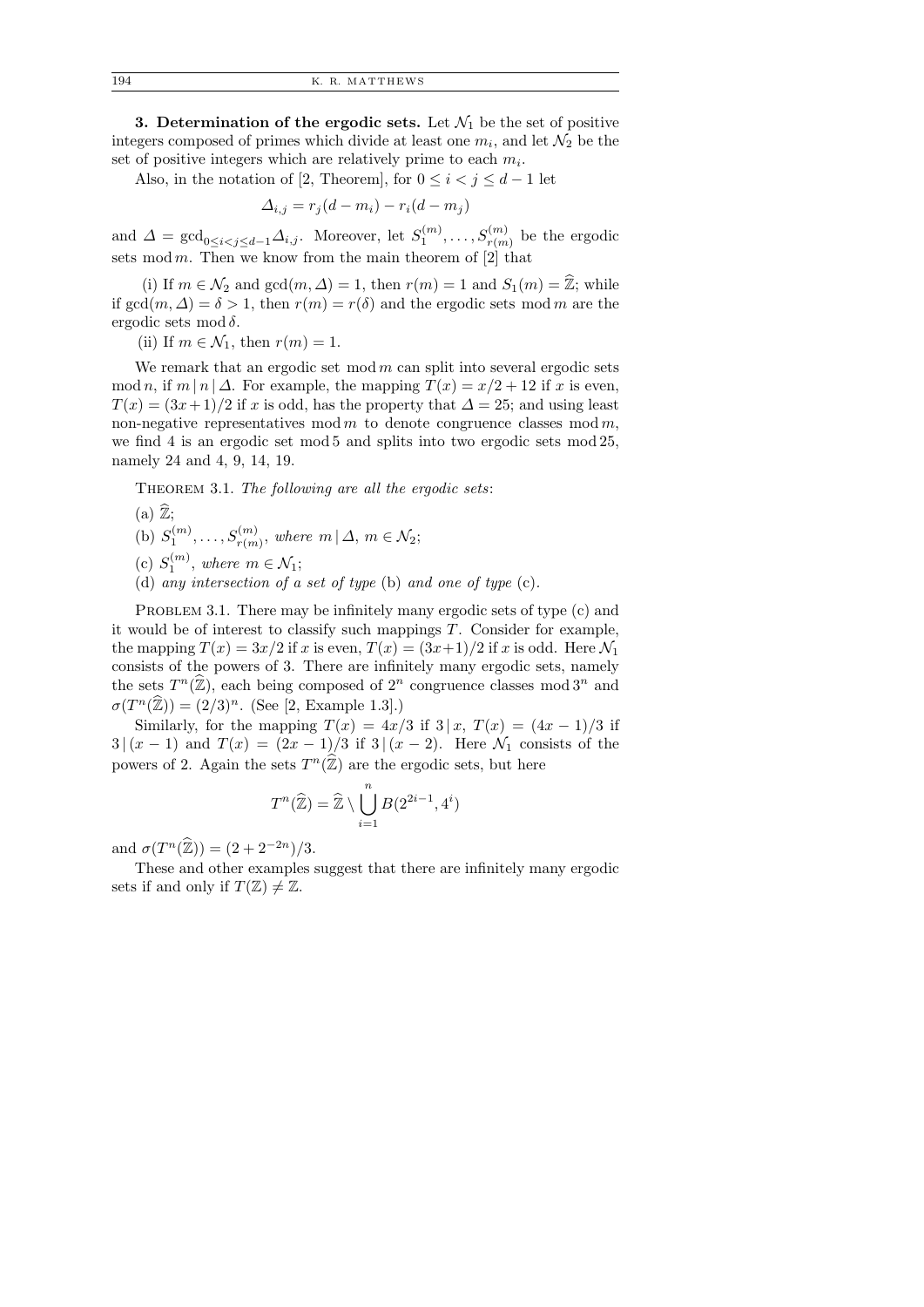| Theorem 3.1 is a consequence of the following corrected version of Con- |  |
|-------------------------------------------------------------------------|--|
| jecture 2 of $[2]$ , which we can now prove:                            |  |

LEMMA 3.1. If S and S' are ergodic sets mod m and mod m', respectively, where  $m \in \mathcal{N}_1$  and  $m' \in \mathcal{N}_2$ , then  $S \cap S'$  is an ergodic set mod mm'. More explicitly:

(i) If  $M_{m'}(S')$  is primitive, so is  $M_{mm'}(S \cap S')$ .

(ii) If  $M_{m'}(S')$  is periodic with period t, so is  $M_{mm'}(S \cap S')$ . Moreover, in the cyclic normal form of  $M_{mm'}(S \cap S')$  (see [5, Lemma 3.5]), all blocks are square and of the same size.

R e m a r k 3.1. By virtue of the second part of (ii) above, as observed in  $[5, Corollary 3.6]$ , we can replace the Cesaro limit in  $(4)$  by the usual limit.

R e m a r k 3.2. The structure of the ergodic sets  $S_i^{(m)}$  $j^{(m)}, m | \varDelta, \text{can be quite}$ complicated. For example, let  $T(x) = x/2+17$  if x is even,  $T(x) = (3x+1)/2$ if x is odd. Then  $T^2$  has the property that  $\Delta = 35$ . Also  $r(5) = 2 = r(7)$ and  $r(35) = 5$ . Using least non-negative representatives, the following are the ergodic sets mod 5, 7 and 35:

$$
S_1^{(5)}: 0, 1, 2, 3; S_2^{(5)}: 4; \nS_1^{(7)}: 0, 1, 2, 3, 4, 5; S_2^{(7)}: 6; \nS_1^{(35)}: 0, 2, 3, 8, 10, 11, 12, 15, 16, 26, 28, 32; \nS_2^{(35)}: 1, 5, 7, 17, 18, 21, 22, 23, 25, 30, 31, 32; \nS_3^{(35)}: 4, 9, 14, 19, 24, 29; S_4^{(35)}: 6, 13, 20, 27; S_5^{(35)}: 34.
$$

Moreover,  $S_1^{(5)} \cap S_1^{(7)} = S_1^{(35)} \cup S_2^{(35)}$  $2^{(35)}$ , a union of two ergodic sets mod 35.

The proofs of Lemma 3.1 and part (i) follow along the lines of the argument of [2, Example 4.1, page 55] from the following result:

LEMMA 3.2. Under the conditions of Lemma 3.1, there exists a  $K =$  $K(S)$  such that if  $B(j, mm') \subseteq S \cap S'$ , then there exists a  $B(j', m') \subseteq S'$  for which

(5) 
$$
T^{-K}(B(j,mm')) \supseteq B(j',d^Km').
$$

P r o o f. To find  $T^{-1}(B(j, n))$ , we have to solve the congruence

(6) 
$$
\frac{m_i x - r_i}{d} \equiv j \pmod{n}
$$

for  $i = 0, \ldots, d - 1$ . If  $d_i = \gcd(m_i, n) > 1$ , then  $T^{-1}(B(j, n))$  contains a congruence class of the form  $B(j', nd/d_i)$ .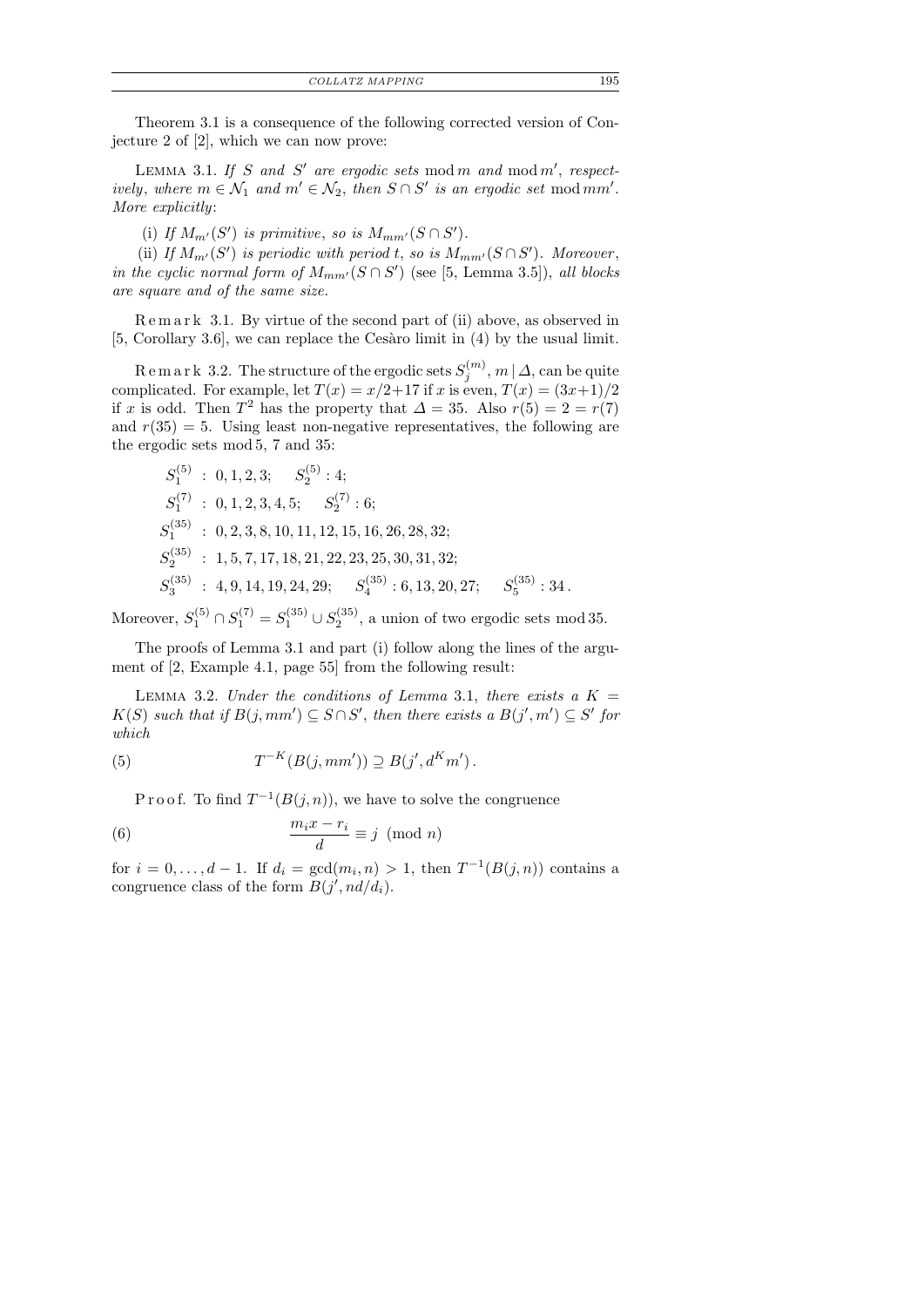Now let  $B(j, m) \subseteq S$ . Then we assert that there exists a  $K \geq 1$  such that  $T^{-K}(B(j,m))$  contains a congruence class of the form  $B(j', d^K)$ . For otherwise  $\exists K_0$  such that for  $K \geq K_0$ ,  $T^{-K}(B(j,m))$  consists wholly of congruence classes  $B(j', nd^K)$ , where *n* is divisible by a prime dividing an  $m_i$ . Then attempts to solve (6), with n replaced by  $nd^K$ , will either give  $d_i = \gcd(m_i, nd^K) = \gcd(m_i, n) = 1$ , in which case there is one solution mod  $md^{K+1}$ , or  $d_i/dj + r_i$ , in which case there is no solution. Hence  $T^{-1}(B(j',nd^K))$  consists of at most d-1 congruence classes mod $nd^{K+1}$ , as m certainly contains at least one prime dividing an  $m_i$  and for which  $p | gcd(m_i, n).$ 

Hence

$$
\frac{\operatorname{card}_{md^K}\{T^{-K}(B(j,m))\}}{d^K} \le \frac{\operatorname{card}_{md^{K_0}}\{T^{-K_0}(B(j,m))\}}{d^{K_0}} \left(\frac{d-1}{d}\right)^{K-K_0}
$$

if  $K \geq K_0$ . However, this implies that  $\mu_S(B(j,m)) = 0$ , contradicting the assumption that  $B(j, m) \subseteq S$ .

The more general case of  $T^{-K}(B(j, mm'))$  then follows. For if we have  $T^{-K}(B(j,m)) \supseteq B(j',d^K)$ , there will be a sequence of congruences of type (6) with  $n = mm'd^K$ ,  $0 \le k \le K - 1$ . Now as  $gcd(m_i, nm'd^K)$  =  $gcd(m_i, nd^K)$  and (6) has a solution of the form

(7) 
$$
x \equiv \left(\frac{m_i}{\gcd(m_i, n)}\right)^{-1} (dj + r_i) \left(\text{mod }\frac{n}{\gcd(m_i, n)}\right),
$$

we can choose the inverse in  $(7)$ , not just mod n, but mod nm', thereby deriving a corresponding sequence of congruences, which have the effect of removing any primes dividing some  $m_i$  from the starting modulus  $mm'$ .

Part (ii) is any easy exercise in set theory, in conjunction with a reduction of the problem to the primitive case, as in the proof of [2, Lemma 3.3].

If  $m|n$ , each ergodic set  $S_i^{(n)}$  mod n is contained in exactly one ergodic set  $S_j^{(m)}$  mod m. The next corollary describes a precise relation between these sets:

COROLLARY 3.1. If  $m \mid n \text{ and } S = \bigcup_{k=1}^{t} B(i_k, n)$  is an ergodic set mod n and  $\Phi_{n,m}(S) = \bigcup_{k=1}^t B(i_k,m)$ , then  $\Phi_{n,m}(S)$  is an ergodic set mod m.

P r o o f. This divides naturally into several cases. We write  $m = MM'$ ,  $n = NN'$ , where  $M, N \in \mathcal{N}_1$  and  $M', N' \in \mathcal{N}_2$  with  $M \mid N, M' \mid N'$ .

(i)  $m = M'$ ,  $n = N'$ . This is straightforward and uses Lemmas 2.7 and 3.5 of [2]. For by an examination of the orbit nature of equivalence classes of  $Q(M')$  and  $Q(N')$ , it is easy to prove that if an ergodic set S' mod M' splits into a union  $S_1 \cup \ldots \cup S_t$  of ergodic sets mod N', then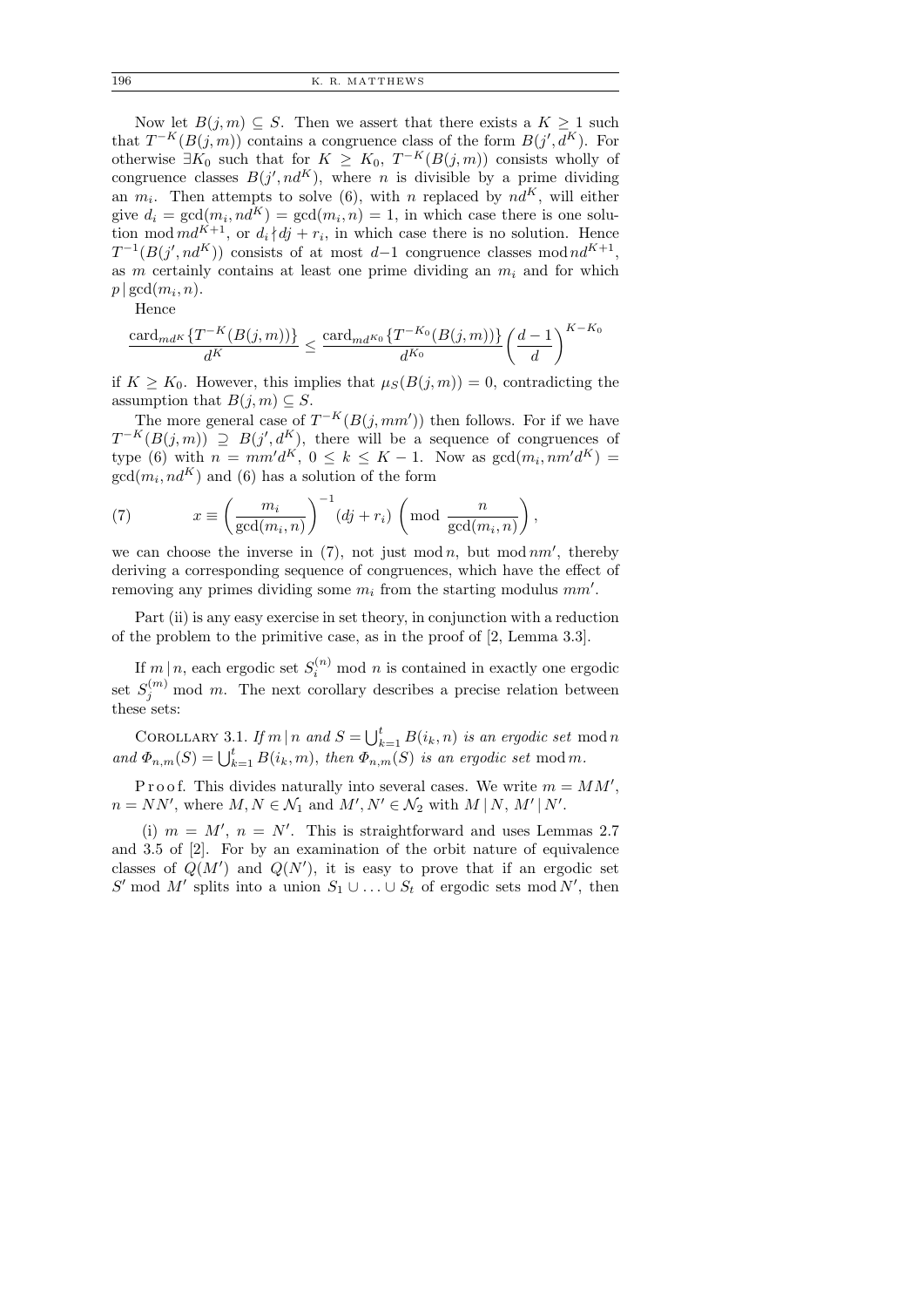each  $S_i$  is intersected by every congruence class in  $S'$  in the same number of congruence classes  $mod N'$ .

(ii)  $m = M$ ,  $n = N$ . This was Remark 2.1 in [2].

(iii) The remaining cases use Lemma 3.1 to reduce the problem to cases  $(i)$  and  $(ii)$ .

R e m a r k 3.3. From Corollary 3.1 and Theorem 3.1, it follows that the ergodic sets mod m may be linked together as m varies, to form  $r(\Delta)$  disjoint projective systems  $\mathcal{D} = \{S_{i_m}^{(m)}\}$  $\mathcal{F}_{j_m}^{(m)}\},\,\text{where}\,\,m\,|\,n\,\,\text{implies}\,\Phi_{n,m}(S_{j_n}^{(n)})$  $\binom{n}{j_n}=S_{j_m}^{(m)}$  $\frac{(m)}{j_m}$ .

EXAMPLE 3.1. The mapping  $T(x) = x/2$  if x is even,  $T(x) = (5x - 3)/2$ if x is odd (Example 1.2 of [2]). Here  $\Delta = 3$  and there are finitely many ergodic sets:

(i)  $S_1^{(m)} = \widehat{\mathbb{Z}}$  if  $gcd(m, 15) = 1;$ 

(ii)  $S_1^{(m)} = 3\widehat{Z}$  and  $S_2^{(m)} = \widehat{Z} \setminus 3\widehat{Z}$  if 3 | m and 5 | m;

(iii)  $S_1^{(m)} = \widehat{\mathbb{Z}} \setminus 5\widehat{\mathbb{Z}}$  if  $3 \nmid m$  and  $5 \mid m$ ;

(iv) 
$$
S_1^{(m)} = 3\hat{\mathbb{Z}} \setminus 5\hat{\mathbb{Z}}
$$
 and  $S_2^{(m)} = (\hat{\mathbb{Z}} \setminus 3\hat{\mathbb{Z}}) \setminus 5\hat{\mathbb{Z}}$  if 15 | m.

There are two projective systems of ergodic sets. We have, for example,

- (a)  $\Phi_{15,5}(3\hat{\mathbb{Z}} \setminus 5\hat{\mathbb{Z}}) = \hat{\mathbb{Z}} \setminus 5\hat{\mathbb{Z}}$ ; (b)  $\Phi_{15,5}((\hat{\mathbb{Z}} \setminus 3\hat{\mathbb{Z}}) \setminus 5\hat{\mathbb{Z}}) = \hat{\mathbb{Z}} \setminus 5\hat{\mathbb{Z}}$ ;
- (c)  $\Phi_{15,3}(3\hat{\mathbb{Z}} \setminus 5\hat{\mathbb{Z}}) = 3\hat{\mathbb{Z}}$ ; (d)  $\Phi_{15,3}((\hat{\mathbb{Z}} \setminus 3\hat{\mathbb{Z}}) \setminus 5\hat{\mathbb{Z}}) = \hat{\mathbb{Z}} \setminus 3\hat{\mathbb{Z}}$ .

EXAMPLE 3.2. The mapping  $T(x) = 7x/2$  if x is even,  $T(x) = (7x+3)/2$ if x is odd. Here  $\Delta = 3$  and there are infinitely many ergodic sets:

- (i)  $S_1^{(m)} = \widehat{\mathbb{Z}}$  if  $gcd(m, 21) = 1;$
- (ii)  $S_1^{(m)} = 3\widehat{Z}$  and  $S_2^{(m)} = \widehat{Z} \setminus 3\widehat{Z}$  if 3 | m and 7 | m;
- (iii)  $S_1^{(m)} = T^t(\widehat{\mathbb{Z}})$  if  $m = 7^t n$  and  $gcd(21, n) = 1$ ;<br>(iii)  $S_1^{(m)} = S^{(7^t)} \cap 2 \widehat{\mathbb{Z}}$  and  $S_1^{(m)} = S^{(7^t)} \cap (\widehat{\mathbb{Z}} \setminus 2 \widehat{\mathbb{Z}})$

(iv) 
$$
S_1^{(m)} = S_1^{(7^t)} \cap 3\hat{\mathbb{Z}}
$$
 and  $S_2^{(m)} = S_1^{(7^t)} \cap (\hat{\mathbb{Z}} \setminus 3\hat{\mathbb{Z}})$  if  $m = 7^t n$ ,  $3 \mid n, 7 \nmid n$ .

Here  $M_m(S_1^{(m)}$  $\mathcal{N}_1^{(m)})$  is primitive, whereas  $M_m(S_2^{(m)})$  $2^{(m)}$ ) is periodic of order 2. Again there are two projective systems of ergodic sets.

4. Construction of ergodic measures on  $\widehat{\mathbb{Z}}$ . Let  $\mathcal{B}(m)$  denote the σ-algebra generated by all congruence classes  $B(j, l)$ , where  $l | m$ . If  $D$  is a projective system of ergodic sets and  $S \in \mathcal{D}$  is an ergodic set mod m, then (4) defines a measure  $\mu_S$  on  $\mathcal{B}(m)$ :

(8) 
$$
\mu_S(A) = \lim_{N \to \infty} \frac{1}{N} \sum_{K \leq N} \frac{\sigma(T^{-K}(A) \cap S)}{\sigma(S)}
$$

 $\mathbb{R}$  e m a r k 4.1. We will have occasion to use the fact that in (8), S can be replaced by any subset consisting of one or more congruence classes  $mod m$ contained in S.

.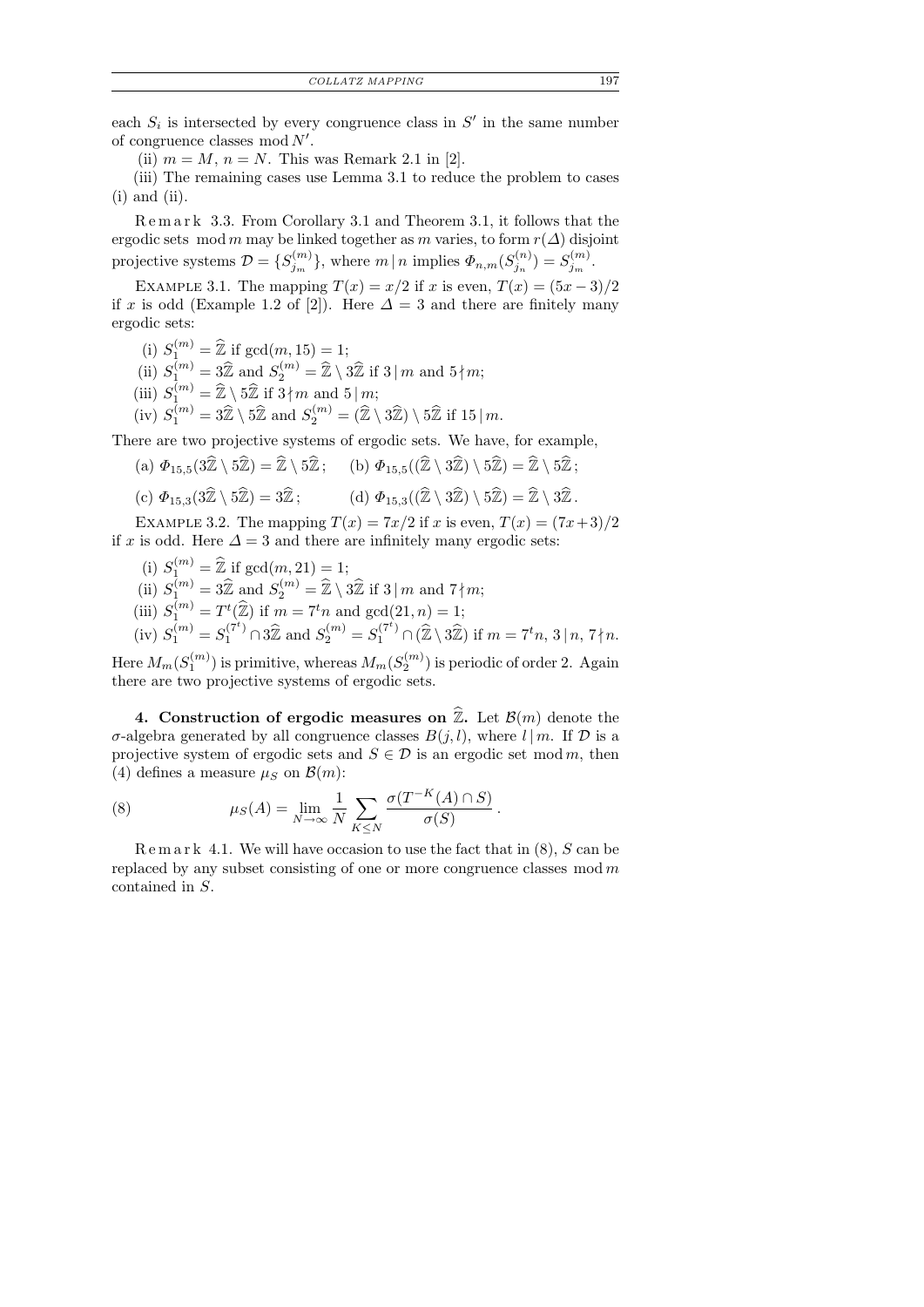The next result shows that each of the  $r(\Delta)$  families of probability measures  $\mu_S$  defined by (8) is consistent:

LEMMA 4.1. If  $m | n, S$  is an ergodic set mod n and  $A \in \mathcal{B}(m)$ , then

(9) 
$$
\mu_{\Phi_{n,m}(S)}(A) = \mu_S(A).
$$

P r o o f. This divides naturally into several cases. We write  $m =$ MM',  $n = NN'$ , where  $M, N \in \mathcal{N}_1, M', N' \in \mathcal{N}_2$  and  $M \mid N, M' \mid N'$ . Let  $S' = \Phi_{n,m}(S)$  and assume  $A = B(j,m)$ .

(i)  $m = M'$ ,  $n = N'$ . Here  $Q(m)$  and  $Q(n)$  are doubly stochastic and  $\mu_S(B(j,n)) = 1/\operatorname{card}_n(S)$  and  $\mu_{S'}(B(j,m)) = 1/\operatorname{card}_m(S')$ . Then case (i) of the proof of Corollary 3.1 gives the desired result. For each member of  $S'$ intersects S in the same number r of congruence classes mod n and  $B(j, m)$ is the union of such classes. Hence

$$
\mu_{S'}(B(j,m)) = \frac{r}{\text{card}_n(S)} = \frac{1}{\text{card}_m(S')},
$$

as S is the union of rt congruence classes mod n, where  $t = \text{card}_m(S')$  and hence  $card_m(S) = rt$ .

(ii)  $m = M$ ,  $n = N$ . Here  $S' = S_0 \cup S$ , where  $S_0$  consists of the transient classes mod *n*. Then if  $B(j, m) \subseteq S'$ , we have  $B(j, m) = B_0 \cup B$ , where  $B_0 =$  $B(j, m) \cap S_0$  is composed of transient classes mod n and  $B = B(j, m) \cap S$ .

Now by [5, Lemma 3.3],  ${Q(n)}^K$  tends to a matrix whose columns are identical and where the rows corresponding to transient classes are zero. Then from (3), we have

$$
\mu_{S'}(B(j,m)) = \lim_{N \to \infty} \frac{1}{N} \sum_{K \leq N} \frac{\text{card}_m(T^{-K}(B(j,m)) \cap B(j,m))}{d^K}
$$
  
\n
$$
= \frac{1}{\frac{n}{m}} \lim_{N \to \infty} \frac{1}{N} \sum_{K \leq N} \frac{\text{card}_n(T^{-K}(B_0 \cup B) \cap (B_0 \cup B))}{d^K}
$$
  
\n
$$
= \frac{1}{\frac{n}{m}} \lim_{N \to \infty} \frac{1}{N} \sum_{K \leq N} \frac{\text{card}_n(T^{-K}(B) \cap (B_0 \cup B))}{d^K}
$$
  
\n
$$
= \frac{1}{\frac{n}{m}} \lim_{N \to \infty} \frac{1}{N} \sum_{K \leq N} \frac{\text{card}_n(T^{-K}(B) \cap B(k,n))}{d^K},
$$
  
\n
$$
B(k,n) \subseteq S,
$$
  
\n
$$
= \lim_{N \to \infty} \frac{1}{N} \sum_{K \leq N} \frac{\text{card}_n(T^{-K}(B_0 \cup B) \cap B(k,n))}{d^K}
$$
  
\n
$$
= \mu_S(B(j,m)).
$$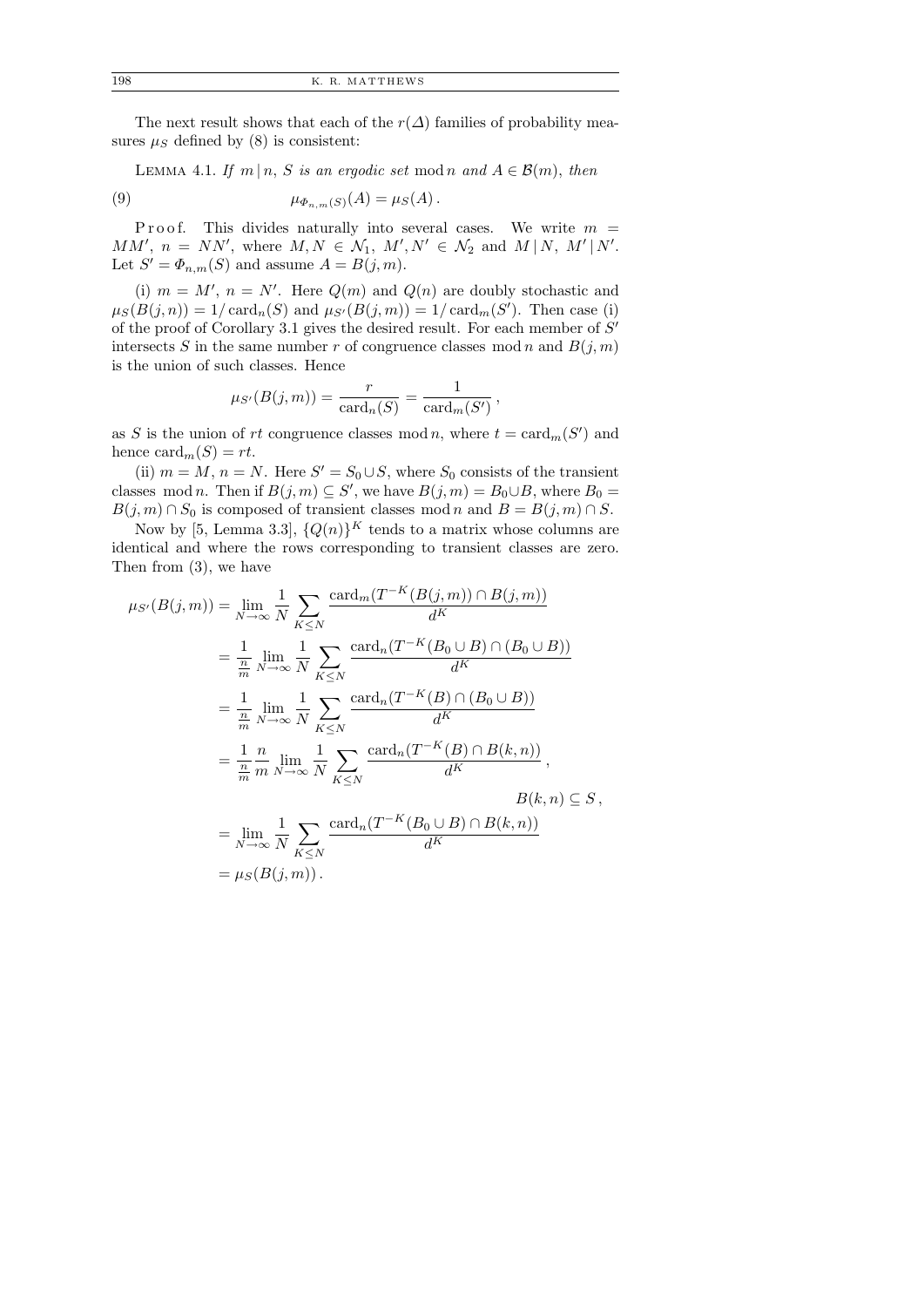(iii) The remaining cases use Lemma 3.1 to reduce the problem to cases (i) and (ii).

 $R$  e m a r k 4.2. Because  $\bigcup \mathcal{B}(m)$  generates the Borel  $\sigma$ -algebra on  $\widehat{\mathbb{Z}}$ , corresponding to each projective system  $\mathcal{D}_i$ ,  $i = 1, \ldots, r(\Delta)$  of ergodic sets, we can define a probability measure  $\mu_i$  on  $\hat{\mathbb{Z}}$ , using a version of the Kolmogorov extension theorem in [6, page 143]. We now give some properties of these measures.

LEMMA 4.2.  $\mu_i \in \mathcal{M}'_T(\widehat{\mathbb{Z}})$  for  $i = 1, \ldots, r(\Delta)$ .

Proof. We have to prove

$$
\mu_S(B(j, md)) = \frac{1}{d} \mu_{\Phi_{md,m}(S)}(B(j,m))
$$

if  $S \in \mathcal{D}_i$  is an ergodic set mod md. By [2, Lemma 2.7] we have  $\Phi_{md,m}(S)$  $= S$ . Hence

(10) 
$$
\mu_S(B(j, md)) = \lim_{N \to \infty} \frac{1}{N} \sum_{K \le N} \frac{\text{card}_{md^{K+1}}\{T^{-K}(B(j, md)) \cap S\}}{\text{card}_{md^{K+1}}(S)}
$$

$$
= \lim_{N \to \infty} \frac{1}{N} \sum_{K \le N} \frac{\sum_{k=1}^t p_{Kjj_k}(md, m)}{\text{card}_{md^{K+1}}(S)}.
$$

Here  $S = \bigcup_{i=1}^{t} B(j_i, m)$  and  $p_{Kjl}(n, m) = \text{card}_{nd^k}(T^{-K}(B(j, n)) \cap B(l, m)),$ where  $m \mid n$ .

Now the proof of [5, Lemma 2.8] shows that

(11) 
$$
p_{Kjl}(mm',m) = p_{Kjl}(m,m)
$$

if  $gcd(m', m_i) = 1$  for  $i = 0, \ldots, d - 1$ . Hence (10) becomes

$$
\mu_S(B(j, md)) = \lim_{N \to \infty} \frac{1}{N} \sum_{K \leq N} \frac{\sum_{k=1}^t p_{Kjj_k}(m, m)}{\text{card}_{md^{K+1}}(S)}
$$
  
\n
$$
= \lim_{N \to \infty} \frac{1}{N} \sum_{K \leq N} \frac{\sum_{k=1}^t p_{Kjj_k}(m, m)}{d \text{card}_{md^K}(S)}
$$
  
\n
$$
= \frac{1}{d} \lim_{N \to \infty} \frac{1}{N} \sum_{K \leq N} \frac{\text{card}_{md^K}(T^{-K}(B(j, m) \cap S))}{\text{card}_{md^K}(S)}
$$
  
\n
$$
= \frac{1}{d} \mu_S(B(j, m)).
$$

Finally,  $\mu_i(T^{-1}(A)) = \mu_i(A)$  holds if  $A \in \mathcal{B}(m)$  and hence by [1, Theorem 1.1, page 4], it also holds if  $A \in \mathcal{B}(\hat{\mathbb{Z}})$ .

Lemma 4.2 is a special case of a more general result, which reduces the calculation of  $\mu_S(B(j,m))$  to the case where  $m \in \mathcal{N}_1$ :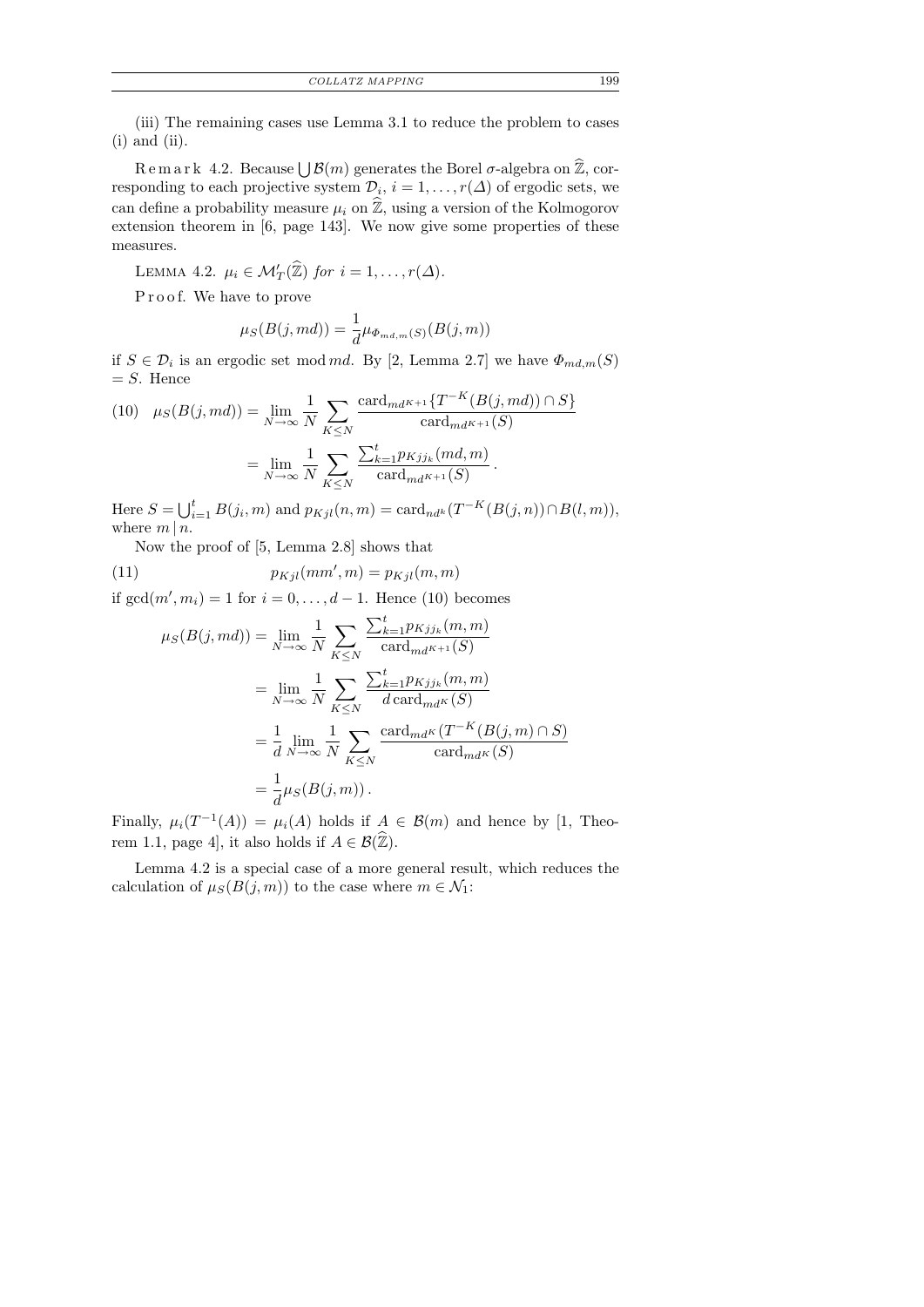LEMMA 4.3. If S is an ergodic set modmm', where  $m' \in \mathcal{N}_2$  and  $B(j,mm') \subseteq S$ , then

(12) 
$$
\mu_S(B(j,mm')) = \mu_{\Phi_{mm',m}(S)}(B(j,m))/r,
$$

where  $r = \text{card}_{mm'}(S)/\text{card}_{m}(\Phi_{mm',m}(S)).$ 

Proof. We have

(13) 
$$
\mu_S(B(j,mm')) = \lim_{N \to \infty} \frac{1}{N} \sum_{K \leq N} \frac{\operatorname{card}_{mm'd^K}\{T^{-K}(B(j,mm')) \cap S\}}{\operatorname{card}_{mm'd^K}(S)}.
$$

Let  $\Phi_{mm',m}(S) = S'$ . Then, in part using Lemma 3.1, we deduce that S' is a union  $S_1 \cup ... \cup S_t$  of ergodic sets mod  $mm'$ , where  $S_1 = S$ . Also as  $B(j,mm') \subseteq S_1$ , we have  $T^{-K}(B(j,mm')) \cap S_i = \emptyset$  for  $i = 2, \ldots, t$ . Hence

$$
T^{-K}(B(j,mm') \cap S_1) = T^{-K}(B(j,mm') \cap S' .
$$

Then in view of  $(11)$ ,  $(13)$  gives

$$
\mu_S(B(j,mm')) = \lim_{N \to \infty} \frac{1}{N} \sum_{K \leq N} \frac{\sum_{B(l,m) \subseteq S'} p_{Kjl}(mm',m)}{\text{card}_{mm'dK}(S_1)}
$$

$$
= \lim_{N \to \infty} \frac{1}{N} \sum_{K \leq N} \frac{\sum_{B(l,m) \subseteq S'} p_{Kjl}(m,m)}{\text{card}_{mm'}(S_1)} \text{card}_{mdK}(S')
$$

$$
= \frac{1}{r} \mu_{S'}(B(j,m)).
$$

Other simple properties of our measures  $\mu_i$  follow from (8):

LEMMA 4.4. (a)  $\mu_S(S) = 1$  if S is an ergodic set mod m. (b) If  $A \in \mathcal{B}(m)$  and  $A \cap S = \emptyset$ , then  $\mu_S(A) = 0$ .

Properties of the irreducible Markov submatrix corresponding to an ergodic set  $mod m$  imply

LEMMA 4.5. Each  $\mu_i$  is ergodic with respect to T.

P r o o f. By [9, Theorem 1.4, page 17], it suffices to prove that

(14) 
$$
\lim_{N \to \infty} \frac{1}{N} \sum_{K=0}^{N} \mu_S(A \cap T^{-K}(B)) = \mu_S(A)\mu_S(B)
$$

if  $A = B(j, m)$  and  $B = B(k, m)$ .

If A is a transient class, then both sides are zero by  $[3,$  Theorem  $4(I)$ , page 31]. So we assume  $A \subseteq S$ . By Definition 8, we have to prove that

$$
\lim_{M \to \infty} \frac{1}{M} \sum_{L=0}^{M} \lim_{N \to \infty} \frac{1}{N} \sum_{K \leq N} \frac{\sigma(T^{-K}(A \cap T^{-L}(B)))}{\sigma(S)} = \mu_S(A)\mu_S(B).
$$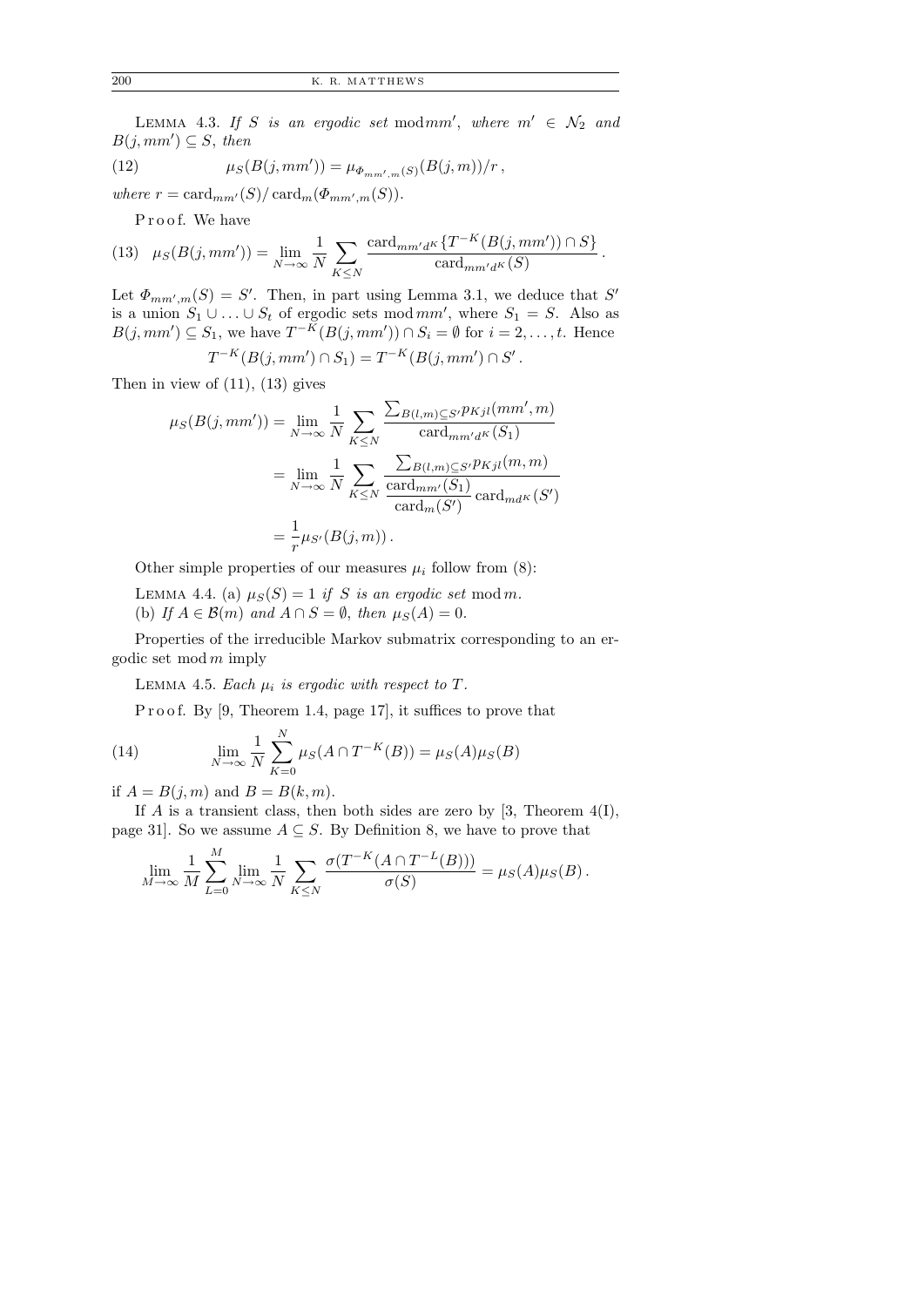This follows from  $T^{-K}(A \cap T^{-L}(B)) = T^{-K}(A) \cap T^{-(K+L)}(B)$  and by replacing S by  $T^{-K}(A) \cap S$ , using Remark 4.1.

Finally, ergodic sets have an attracting property.

LEMMA 4.6. Except for a set of zero  $\sigma$ -measure, all trajectories starting in a transient class mod m will enter an ergodic set mod m.

R e m a r k 4.3. We can be more explicit: if there is more than one ergodic set mod  $m, m = m_1 m_1'$ , where  $m_1 \in \mathcal{N}_1$  and  $m_1' \in \mathcal{N}_2$ , then by Theorem 3.1, each transient class has the form  $B(j,m) = B(j,m_1) \cap B(k,m'_1)$ , where  $B(j, m_1)$  is a transient class and  $B(k, m'_1)$  is contained in an ergodic set  $S'_{k}$  mod  $m'_{1}$ . Consequently, almost all trajectories starting in  $B(j, m)$  will eventually enter the ergodic set  $S_k = S \cap S'_k$ , where S is the unique ergodic set mod  $m_1$ .

For example in Example 3.1 above, almost all trajectories starting in  $B(0, 15)$  will enter  $3\mathbb{Z}\setminus 5\mathbb{Z}$ , while almost all starting in  $B(5, 15)$  or  $B(10, 15)$ enter  $(\mathbb{Z} \setminus 3\mathbb{Z}) \setminus 5\mathbb{Z}$ .

P r o o f. Let  $S_1, \ldots, S_{r(m)}$  be the ergodic sets mod m and let  $S_0$  denote the union of the transient classes. Then if  $B(j, m)$  is a transient class mod m, noting that  $T^{-(k+1)}(S_0) \subseteq T^{-k}(S_0)$ , we have (see [3, Theorem 4(I), page 31])

$$
\sigma(x \in B(j,m) : \forall K \ge 0, T^K(x) \in S_0) = \sigma\left(\bigcap_{K \ge 0} T^{-K}(S_0) \cap B(j,m)\right)
$$

$$
= \lim_{K \to \infty} \sigma(T^{-K}(S_0) \cap B(j,m))
$$

$$
= \lim_{K \to \infty} \sum_{B(i,m) \subseteq S_0} \frac{p_{Kij}(m)}{md^K} = 0.
$$

In conclusion, the author would like to express his gratitude to Drs. Phil Pollett and Bob Buttsworth for helpful conversations.

### REFERENCES

- [1] P. Billingsley, *Ergodic Theory and Information*, Wiley, New York 1965.
- [2] R. N. Buttsworth and K. R. Matthews, On some Markov matrices arising from the generalized Collatz mapping, Acta Arith. 55 (1990), 43–57.
- [3] K. L. Chung, Markov Chains, Springer, Berlin 1960.
- [4] K. R. Matthews and A. M. Watts, A generalization of Hasse's generalization of the Syracuse algorithm, Acta Arith. 43 (1984), 167–175.
- [5]  $-$ , A Markov approach to the generalized Syracuse algorithm, ibid. 45 (1985), 29–42.
- [6] K. R. Parthasarathy, Probability Measures on Metric Spaces, Academic Press, New York 1967.
- [7] M. Pearl, *Matrix Theory and Finite Mathematics*, McGraw-Hill, New York 1973.